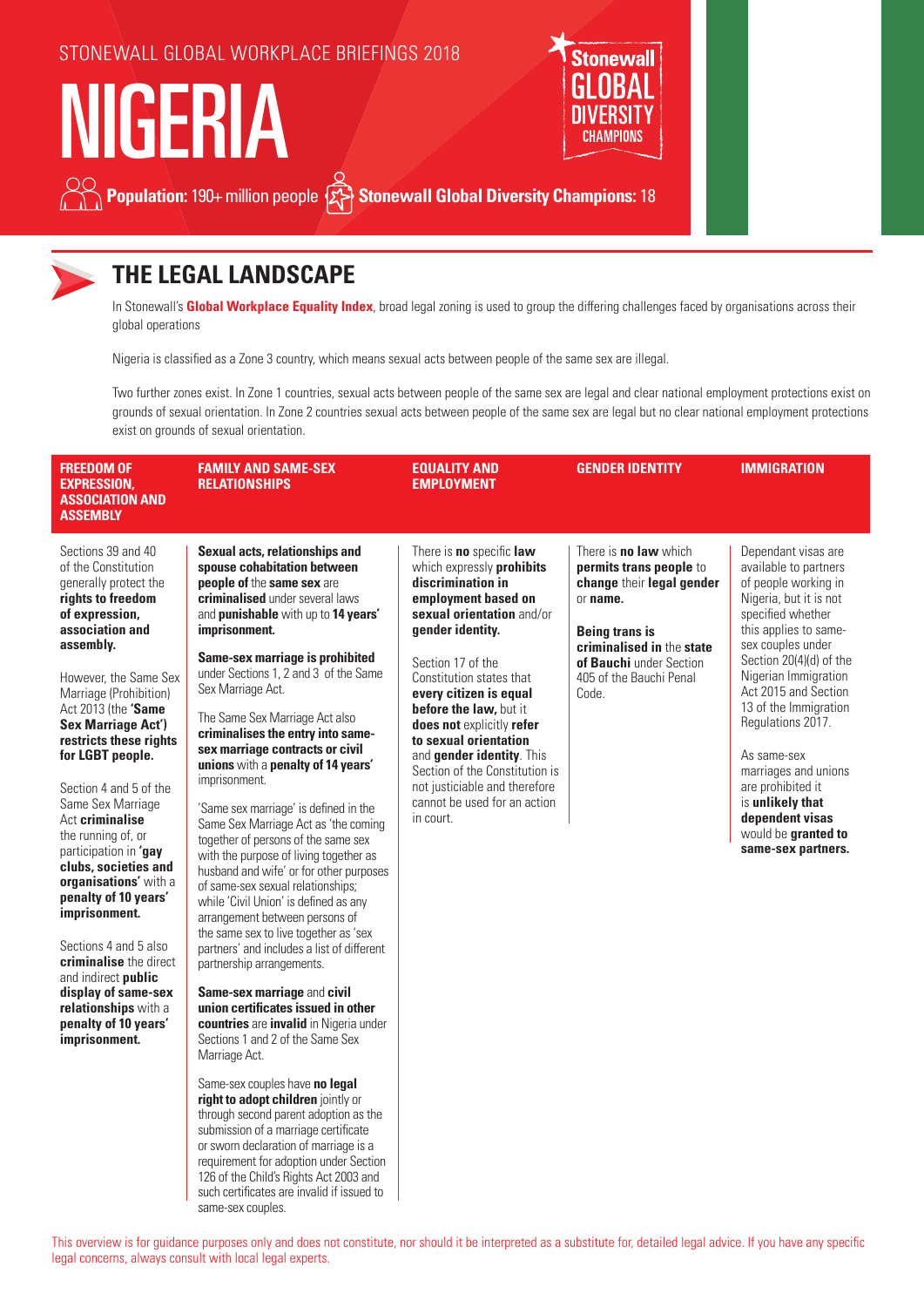

### **A VIEW FROM NIGERIA**

**Olumide Femi Makanjuola**, of The Initiative for Equal Rights, and **Bisi Alimi,** of the Bisi Alimi Foundation, spoke to Stonewall to tell us about the situation for LGBT people in Nigeria.

**The Initiative for Equal Rights (TIERs)** works to protect and promote the human rights of sexual minorities nationally and regionally. TIER's work focuses on education, empowerment and engagement with the many communities in Nigeria.

**The Bisi Alimi Foundation** advocates for the rights and dignity of LGBT people in Nigeria by addressing public opinion and accelerating social acceptance. The Foundation works to achieve its goals through research, legal and media training and campaigns, as well as through work with employers in Nigeria.





#### **Everyday life**

**Bisi:** Sex between men was first criminalised by the British colonial criminal code. The law still exists today. In 2013 the Same Sex Marriage Prohibition Act (SSMPA) was introduced, which further criminalises LGBT people. Not only is the law applied in practice and people are prosecuted, but the general public are also unsure about what it actually entails. LGBT people have been evicted from their homes because landlords were unsure what the law meant and didn't want to go to jail. The law also sends a message that discrimination against LGBT people is acceptable. As soon as people find out someone is LGBT, that person can lose their home, their job, face violence and harassment and may be rejected by family and friends. Most LGBT people will hide their sexual orientation and gender identity to remain safe, but this has a negative impact on their mental health and well-being. **Olumide:** Two of the biggest issues LGBT people in Nigeria face is a lack of acceptance and concerns over physical safety. People who fight the battle for greater acceptance towards LGBT people need to worry about their safety especially. Many LGBT people are worried about coming out. Even in cases where family, friends or colleagues are accepting, people will have to worry about attacks on the street or elsewhere. Levels of acceptance and safety will, however, also be influenced based on where in the country the person lives, their class and social status. Nigeria has several regional and national laws criminalising same-sex relationships. While some are not used to prosecute people, others are. However, even where laws are not implemented, they have an impact on the safety and wellbeing of LGBT people.

#### **LGBT groups**

**Bisi:** The SSMPA prohibits the registration of 'gay' clubs, societies and organisations. This means that LGBT groups cannot register as such. However, some organisations registered as human rights, women's or health organisations do focus on issues affecting LGBT people, such as HIV prevention and treatment and other service provisions. Community-based groups also exist for peer support. Businesses can support human rights groups by linking up with them, donating or offering office spaces for meetings.

**Olumide:** In the past, much of the focus of activism has been on HIV prevention. However, this is now changing, and the focus of activism has shifted beyond just that. Work is being done that focuses on human rights, litigation, policy changes, education, popular culture and shifting the narrative in the country. This holistic approach is needed to change laws and practices as well as heart and minds. In some areas, we have seen some positive progress. For example, we're starting to see more visibility of LGBT people in the media. Of course, while it's still mostly negative narratives being told, this has slowly been changing in the past years and some positive narratives are emerging due to hard work of the activist communities. In general, much of the LGBT rights work is being done under the disguise of health and human rights so as to not break the law and fear arrest. Nevertheless, activists are putting their lives on the line due to their visibility and work, but this activism is desperately needed to change the status quo.

#### **Workplace**

**Bisi:** If a person is perceived to be LGBT, they'll be unable to find a job or will be fired. This has happened even in global organisations with a global commitment to diversity, inclusion and LGBT equality. As a result, LGBT people hide their sexual orientation and gender identity at work, which can have a very negative impact on their well-being and work performance. Not only do they need to hide a part of themselves, but they'll also hear colleagues making general homophobic, biphobic and transphobic comments. However, employers can and should do a lot to support LGBT employees and groups in Nigeria. Introducing policies that prohibit discrimination against LGBT people goes a long way. Staff then need culturally sensitive diversity and inclusion training to bring these policies to life. For example, the Bisi Alimi Foundation offered free training in Lagos in 2017 and further training sessions are planned.

**Olumide:** Whether and how supported LGBT people feel in the workplace will often depend on factors such as if someone works in a multinational or a local business, as well as what their rank is within the organisation. For most LGBT people it will be safer to hide their sexual orientation or gender identity at work. Even if the business itself has a commitment not to discriminate against LGBT people, LGBT employees will fear harassment from their colleagues. LGBT inclusive anti-discrimination policies are key in ensuring that the workplace is safe for LGBT people. However, these policies need to be well implemented too. Staff need to know that these policies exist, why they exist and how complaints can be reported. Businesses also need to understand that it makes business sense to support their LGBT staff, as LGBT employees will perform better when they feel safe at work. They have a role to play in talking about the cost of homophobia, biphobia and transphobia and how this affects businesses. We also have to think beyond multinational businesses. If multinational organisations require their suppliers and service providers to have LGBT-inclusive policies and practices in place, this will have a positive impact on local businesses too.

#### **Healthcare**

**Bisi:** Accessing healthcare is difficult for many Nigerians, but LGBT people face additional barriers. Many LGBT people feel unsafe accessing healthcare because they fear discrimination from nurses and doctors. LGBT people may also encounter staff who are poorly prepared to attend to their needs and to whom it may be unsafe to disclose personal details. Again, the SSMPA adds an additional worry that doctors and nurses may report the person to the police. However, there are groups offering healthcare services to LGBT people, mostly focusing on HIV and AIDS work.

**Olumide:** As most LGBT don't feel safe disclosing their sexual orientation or gender identities to their doctor, they often don't receive the care and services they need. This is the case even within the private healthcare system. There's a huge amount of work to be done in order to change hearts and minds within the healthcare system.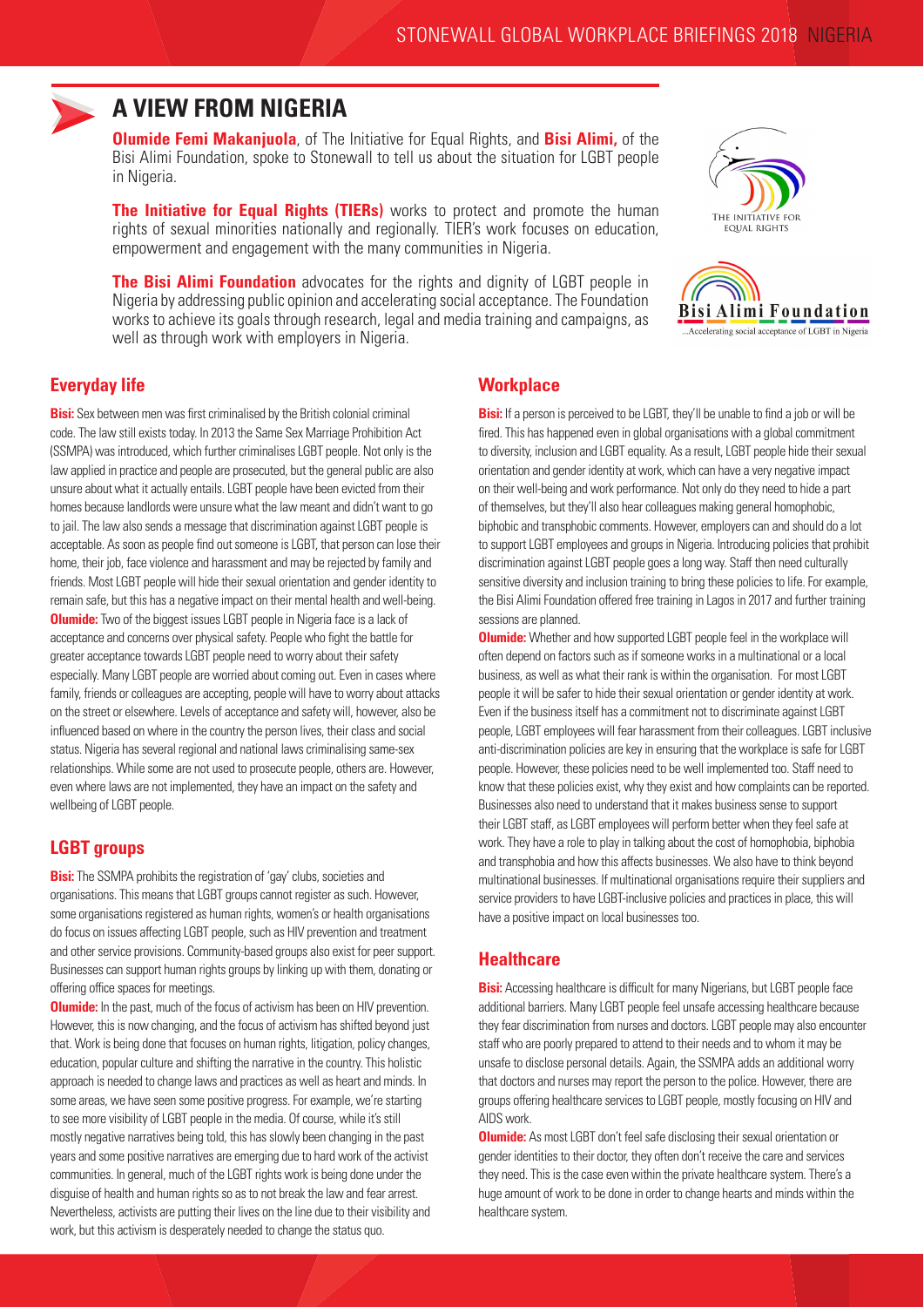## **LGBT INCLUSION IN THE WORKPLACE**

There are several steps employers can take to start creating a supportive workplace environment for their LGBT employees in Nigeria:



**Consult LGBT and human rights organisations to understand the local context for LGBT people**

**Introduce explicitly LGBT-inclusive anti-discrimination and bullying and harassment policies**



PP

PP

**Carry out or sign up to diversity training for staff, especially HR staff, managers and leaders** 



**Build a global LGBT employee network group**

**Enable LGBT employees to remotely and anonymously access the global LGBT network**



**Support local LGBT groups to advance LGBT equality beyond the workplace**

Multinational businesses may send their staff on overseas assignments to Nigeria. Here, it is vital that employers have policies and practices in place to support LGBT people ahead of and during their work travel. Employers should take the following steps:

 $\bigvee$ 

 $\bigvee$ 

**Have relocation policies in place that address additional considerations for LGBT staff and set out how such issues are to be handled by managers**

**When sending employees on a posting to Nigeria, make sure to provide them with information on the legal and cultural situation for LGBT people in the country, and a realistic overview of how your organisation can support LGBT employees during the posting**



**Take steps to avoid outing of LGBT employees in Nigeria; this may include change of email address and social media security training**

**Have strong security mechanisms in place, digital and otherwise, to ensure confidential access to global employee support mechanisms. For example, this may include confidential membership lists and privately marked calendar invitations**

 $\bigvee$ **Have an emergency evacuation procedure in place that explicitly takes into consideration sexual orientation and gender identity**

Employers can improve their initiatives by participating in Stonewall's Global Workplace Equality Index - a free benchmarking tool offering a clear roadmap to LGBT inclusion in the workplace. **www.stonewall.org.uk/gwei**



# **LEARN FROM STONEWALL'S GLOBAL DIVERSITY CHAMPIONS**

#### **Baker McKenzie**

Baker McKenzie is committed to LGBT equality and employ a 'not neutral' stance on LGBT issues globally. Holding true to this stance, the firm has supported the Bisi Alimi Foundation to accelerate social acceptance of LGBT people in Nigeria. Baker McKenzie provided pro bono legal work to help set up the Foundation and has hosted a range of their events. In 2017, the Bisi Alimi Foundation brought together businesses at Baker McKenzie in London to discuss LGBT workplace inclusion in Nigeria. At the event, Partner Harry Small delivered a presentation on the legal situation for LGBT people in Nigeria. Baker McKenzie also provide pro bono legal work to help local activists defend LGBT people in court.